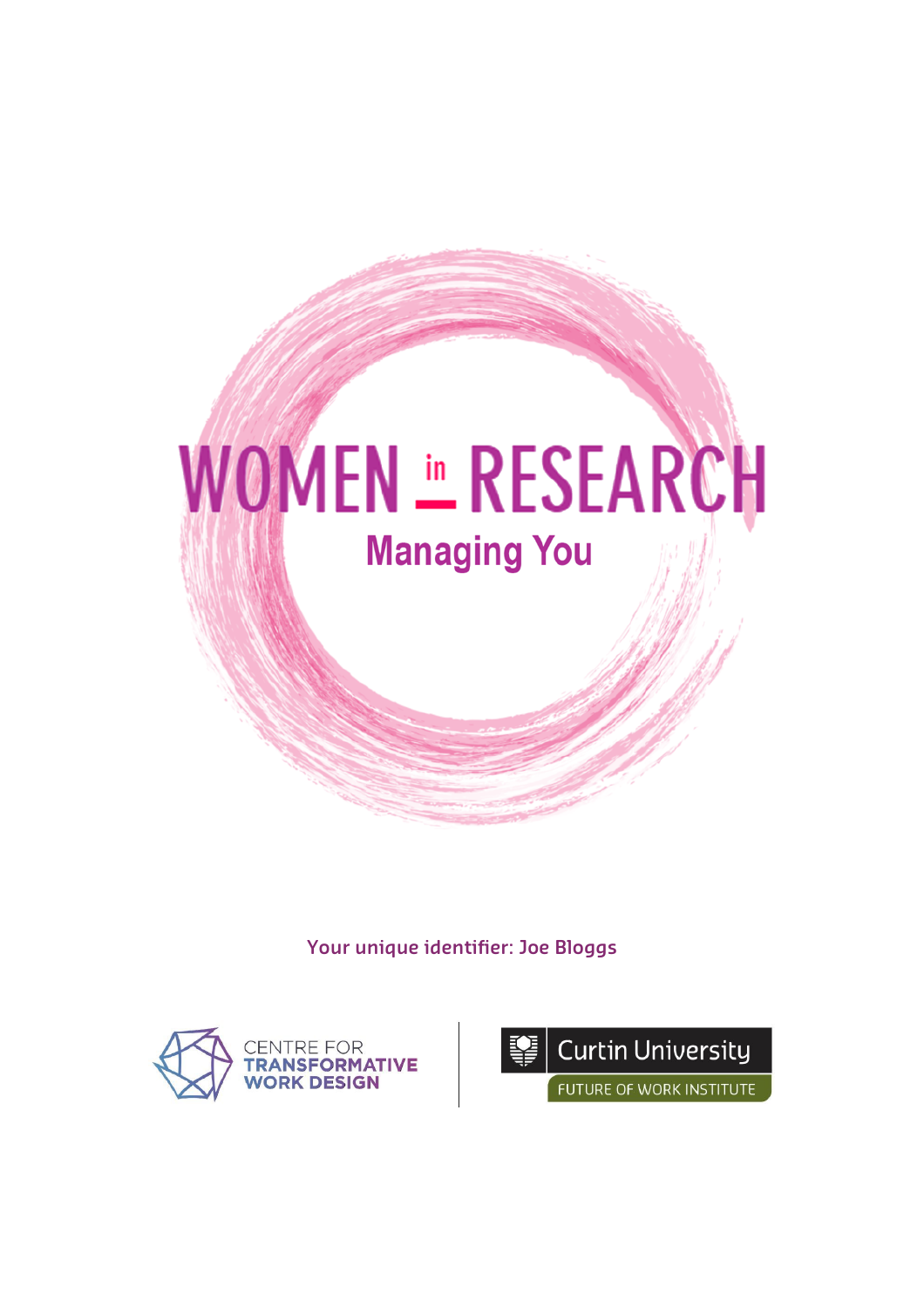## **About this report**

## **Managing You**

The *Managing You* report provides feedback on your personality characteristics. Personality characteristics are stable aspects about you that shape your behaviour in many different situations. We focus here on personality characteristics that are important for your *Mastery, Agility, and Proactivity* at work.



## **Interpreting your scores**

In this feedback report, we show: (1) Your overall score for each key aspect in the survey, averaged across multiple items; and (2) A benchmark where available. More information about benchmarks is given on the [website](https://www.womeninresearch.org.au/surveys), as well as guidance about interpreting your report.

You can use the benchmarks to compare your views against others, and this can be useful. But it is also important to compare your own scores on each aspect with other aspects to work out what you are doing well on versus your challenges.



#### **Making the most of this report**

We encourage you to spend some time actively reflecting on your feedback report, looking for patterns. We suggest you discuss your report with your mentor/s, your manager and/or your peers. Also make use of the material on the website to fully understand your scores.

Although you cannot easily change your personality, by understanding more about your typical ways of approaching situations, it can help you to be more reflective. Sometimes you can develop 'compensatory' strategies (for example, if you are not very extroverted, you can still develop strategies to help you deal with social situations when its important). Understanding personality can also help to appreciate how you are similar and different to other people, which can improve how you work in a team and as a leader.

#### **Integrating your reports**

Besides this present *Managing You* survey, three other surveys are available to you: (1) *[Managing Your](https://www.womeninresearch.org.au/surveys) [Career](https://www.womeninresearch.org.au/surveys)*; (2) *[Managing Your Work Well-being](https://www.womeninresearch.org.au/surveys)*; (3) *[Managing, Influencing and Leading Others](https://www.womeninresearch.org.au/surveys)*.

We encourage you to synthesise the feedback across all reports to generate a comprehensive understanding about yourself.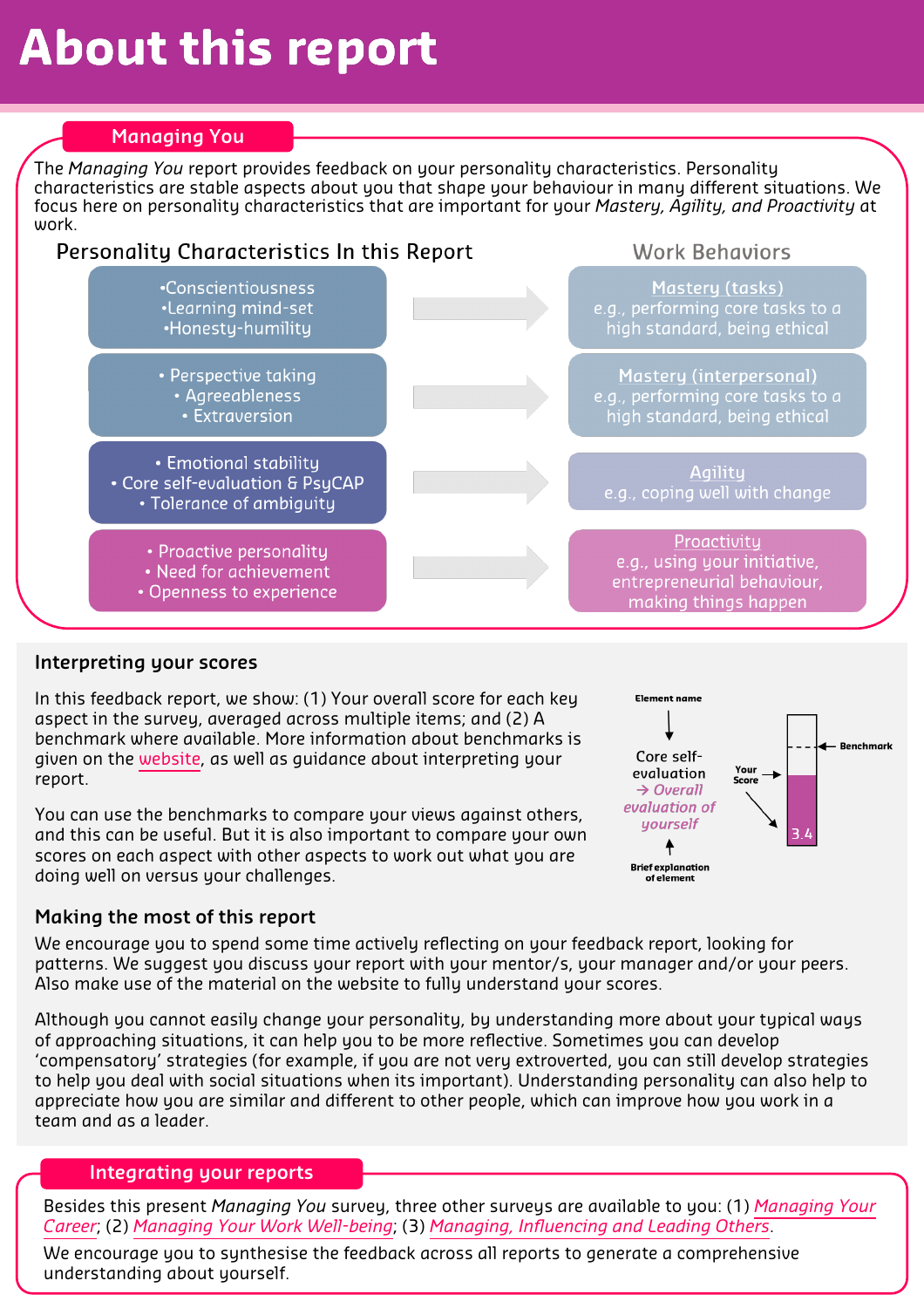**Agility**

**Proactivity**

#### **Personality relevant to core task mastery**

Personality dimensions such as conscientiousness and honesty-humility are relevant to core task mastery, which is about doing your core job to a high standard. In addition, learning mindset (mindset about challenges) also contribute to core task mastery.



#### **Find out more**

Conscientiousness has been found to be related to many positive work outcomes, but is also extremely important for a person's proactivity at work. Honesty-humility predicts ethical behaviour in a person, which is extremely relevant for academics.

Mindsets are beliefs that individuals hold about themselves and other people. Similarly, goal orientation is an individual disposition toward developing or validating abilities, specifically in achievement settings. Research suggests that people with a growth mindset believe that people are not 'fixed', but rather can better themselves through learning and development.

Of these, a high score on avoiding orientation is traditionally viewed as the least functional, as it stems from a desire to avoid achievement situations that could potentially lead to embarrassment or failure. An extremely high score on proving orientation may indicate that you could seek out situations where success is easily achieved. However, a high score on proving orientation in combination with a high score on learning orientation suggests that you seek out challenges of moderate difficulty with the goal of developing yourself.

In addition, extremely high scores on growth mindset and learning orientation can actually impede performance when 'learning' becomes a form of procrastination or distraction from the task at hand.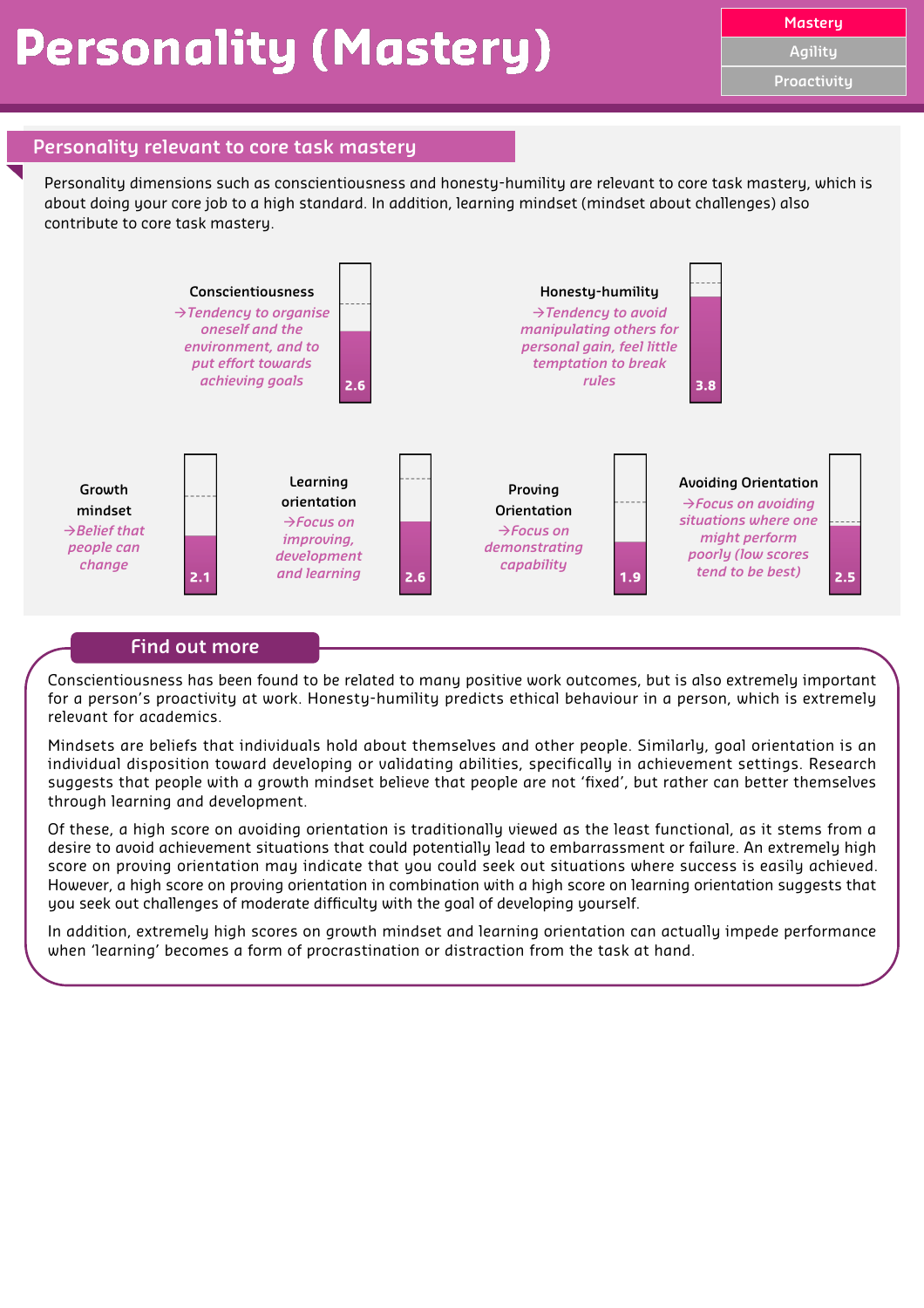# **Personality (Mastery)**

**Agility**

**Proactivity**

## **Personality relevant to interpersonal mastery**

Interpersonal mastery refers to the ability to carry out interpersonal requirements to a high standard. Here we focus on personality characteristics that tend to predict interpersonal mastery.



#### **Find out more**

Perspective taking refers to the ability to recognize and appreciate another person's point of view, without necessarily agreeing with it. It is a critical component of successful social behaviour, as it involves a complex set of skills that are needed in order to regulate social interactions appropriately, empathise with others, demonstrate social reciprocity and interest in others, and ultimately develop and maintain relationships.

Agreeableness is the personality trait related to the ability to work well with others. However, the risk of having an extremely high level of agreeableness is that you may not assert yourself enough at work. Visit the *[Being Assertive](https://www.womeninresearch.org.au/being-assertive)* section of the website for more information.

Extraversion refers to how comfortable you are in social situations. It is important to note that this preference is not indicative of how able you are to interact with others in a social setting. For example. one may have a low score on extraversion, but be able to network with others and excel at public speaking.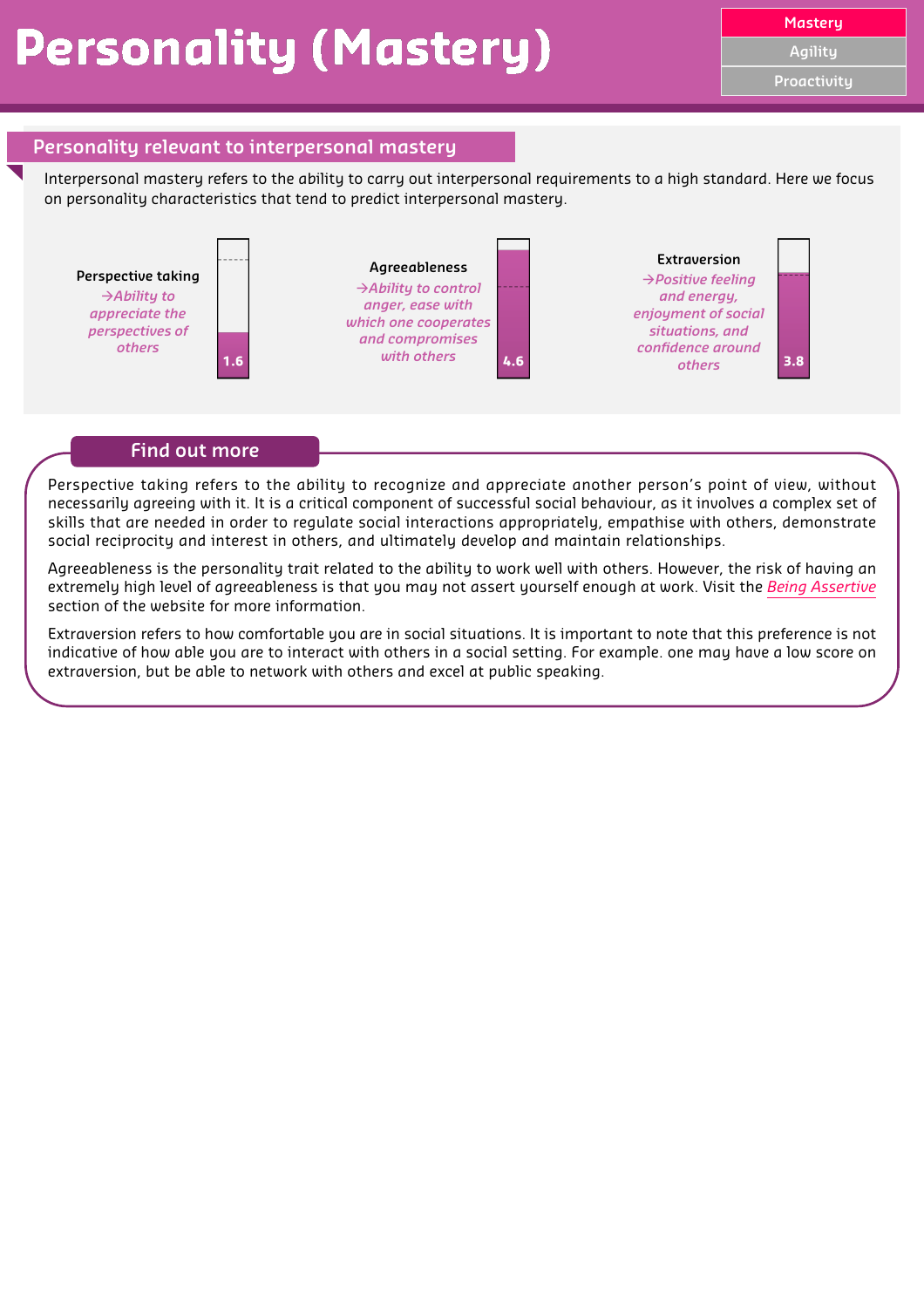### **Personality relevant to agility**

Agility refers to the ability to adapt to change and be flexible in the face of uncertainty. It is especially important in dynamic and unpredictable contexts. Personality characteristics relevant to agility include your beliefs in yourself, how likely you are to feel stress in the face of uncertainty, and your psychological capital – your sense of who you currently are and who you can become through development. Research suggests that these personality characteristics can predict other important aspects of your life and work, such as your chance of stress or burnout.



## **Find out more**

Some of these aspects of agility are highly relevant to well-being. For example, research suggests that individuals with a low core self-evaluation and tolerance for ambiguity are more likely to experience stress, react prematurely and avoid ambiguous stimuli.

Psychological capital is defined as the positive and developmental state of an individual. Research has linked a high psychological capital with desirable attitudes and behaviours, as well as overall performance. It is important to note that both studies have found that psychological capital is not fixed in stone, and can be developed and improved over time.

Visit the *[Health and Well-being](https://www.womeninresearch.org.au/health-wellbeing)* section of the website to find out more.